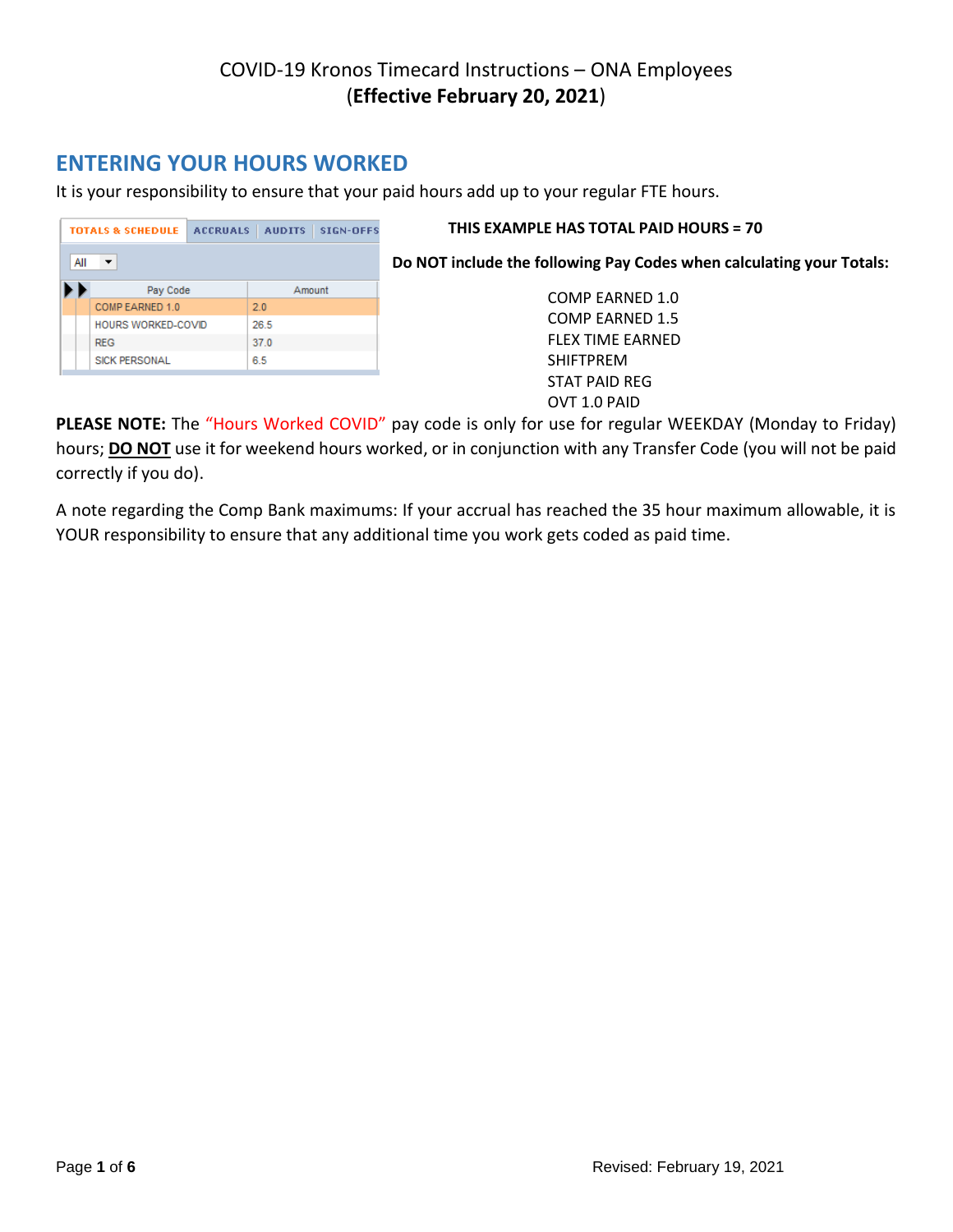# **Full-Time & Part-Time Employees**

### WEEKDAY HOURS WORKED (Monday to Friday)

HOURS UP TO 7:

- If any of the hours you worked Monday to Friday (up to 7 regular hours) are attributed to COVID-19, please use the pay code "Hours Worked COVID". Your direct supervisor can instruct you whether or not you are to use this coding.
- For all other hours worked that are NOT attributed to COVID-19, please continue to use the "Hours Worked" pay code.

| <b>WEEK STATEMY, JUNI J/ LT</b> |                                                                              |          |          |                 |  |  |  |  |  |  |  |
|---------------------------------|------------------------------------------------------------------------------|----------|----------|-----------------|--|--|--|--|--|--|--|
|                                 | Pay Code                                                                     | Transfer | Sun 5/24 | Mon 5/25        |  |  |  |  |  |  |  |
|                                 | $ \mathbf{X} $ $ \mathbf{B} $ Hours worked covid<br>$\overline{\phantom{a}}$ |          |          | 7.01            |  |  |  |  |  |  |  |
|                                 |                                                                              |          |          | $\sim$ 0 $\sim$ |  |  |  |  |  |  |  |
|                                 |                                                                              |          |          |                 |  |  |  |  |  |  |  |

### HOURS OVER 7:

1) To Bank Your Excess Hours:

For the hours *over* 7, on a separate line use the pay code "Hours Worked", with the Transfer Code "T-COMP EARNED 1.0". If you don't have this transfer code, please follow [link](http://intranet.smdhu.net/HR/Payroll/comp-hours-earned) for instructions.

| Week starting: Sun 3/22 |       |              |  |                                             |  |          |  |  |  |
|-------------------------|-------|--------------|--|---------------------------------------------|--|----------|--|--|--|
|                         |       | Pay Code     |  | Transfer                                    |  | Sun 3/22 |  |  |  |
|                         | $\pm$ | Hours Worked |  | $\blacktriangleright$   ::T-COMP EARNED 1.0 |  |          |  |  |  |
|                         |       |              |  |                                             |  |          |  |  |  |
|                         |       |              |  |                                             |  |          |  |  |  |

2) To Have The Excess Hours Paid:

For the hours *over* 7, on a separate line use the pay code "OVT 1.0 PAID". These additional hours will be paid to you at straight time.

|                | Pay Code                       | <b>Transfer</b> | Sun 2/21 | <b>Mon 2/22</b> |
|----------------|--------------------------------|-----------------|----------|-----------------|
| $\pmb{\times}$ | Hours Worked                   |                 |          | 7.0             |
| $\pmb{\times}$ | OVT 1.0 PAID                   |                 |          | 3.0             |
| $\rm \times$   | <enter code="" pay=""></enter> |                 |          |                 |
| $\times$       | Schedule                       |                 |          | 8:30AM-4:30PM   |
| $\times$       | Daily Total                    |                 |          | 10.0            |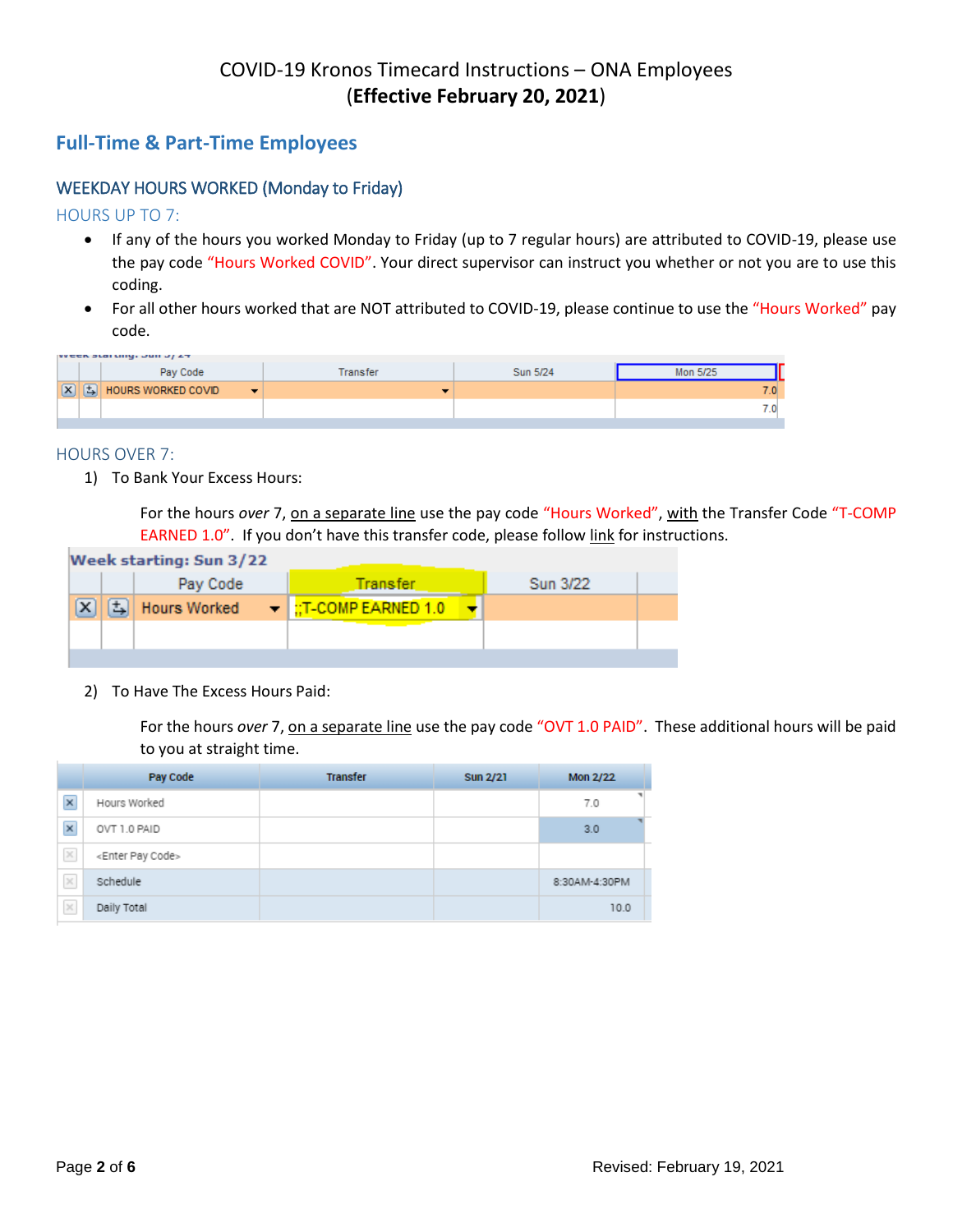### WEEKEND HOURS WORKED (Saturday & Sunday)

1) To Bank Your Time

Enter weekend hours on a separate line, using the Pay Code "Hours Worked" and the Transfer Code **"T-COMP EARNED 1.0 SHIFT PREM"**. These hours will be added to your ONA Comp 1.0 accrual bank, as well as immediately pay the Shift Premium of \$3.50 per hour. If you don't have this transfer code, please follow this [link](http://intranet.smdhu.net/HR/Payroll/comp-hours-earned) for instructions.

|                      | Pay Code         | Transfer                                               | Sun 4/19 |
|----------------------|------------------|--------------------------------------------------------|----------|
| $\boxed{\mathbf{X}}$ | [5] Hours Worked | $\blacktriangleright$   ::T-COMP EARNED 1.0 SHIFT PREM |          |
|                      |                  |                                                        |          |

### 2) To Be Paid

Enter weekend hours on a separate line, using the Pay Code "Hours Worked" and the Transfer Code **"T – ONA HBHC PERM 4HR SHIFT GUAR"**. These hours will be paid to you at straight time, as well as paying the Shift Premium of \$3.50 per hour.

|            | Pay Code                   | Transfer                                                     | Sun 4/19 |
|------------|----------------------------|--------------------------------------------------------------|----------|
| $\sqrt{X}$ | $  \exists  $ Hours Worked | $\mathbf{v}$   ::T-ONA HBHC PERM 4HR SHIFT GUAR $\mathbf{v}$ |          |
|            |                            |                                                              | .01      |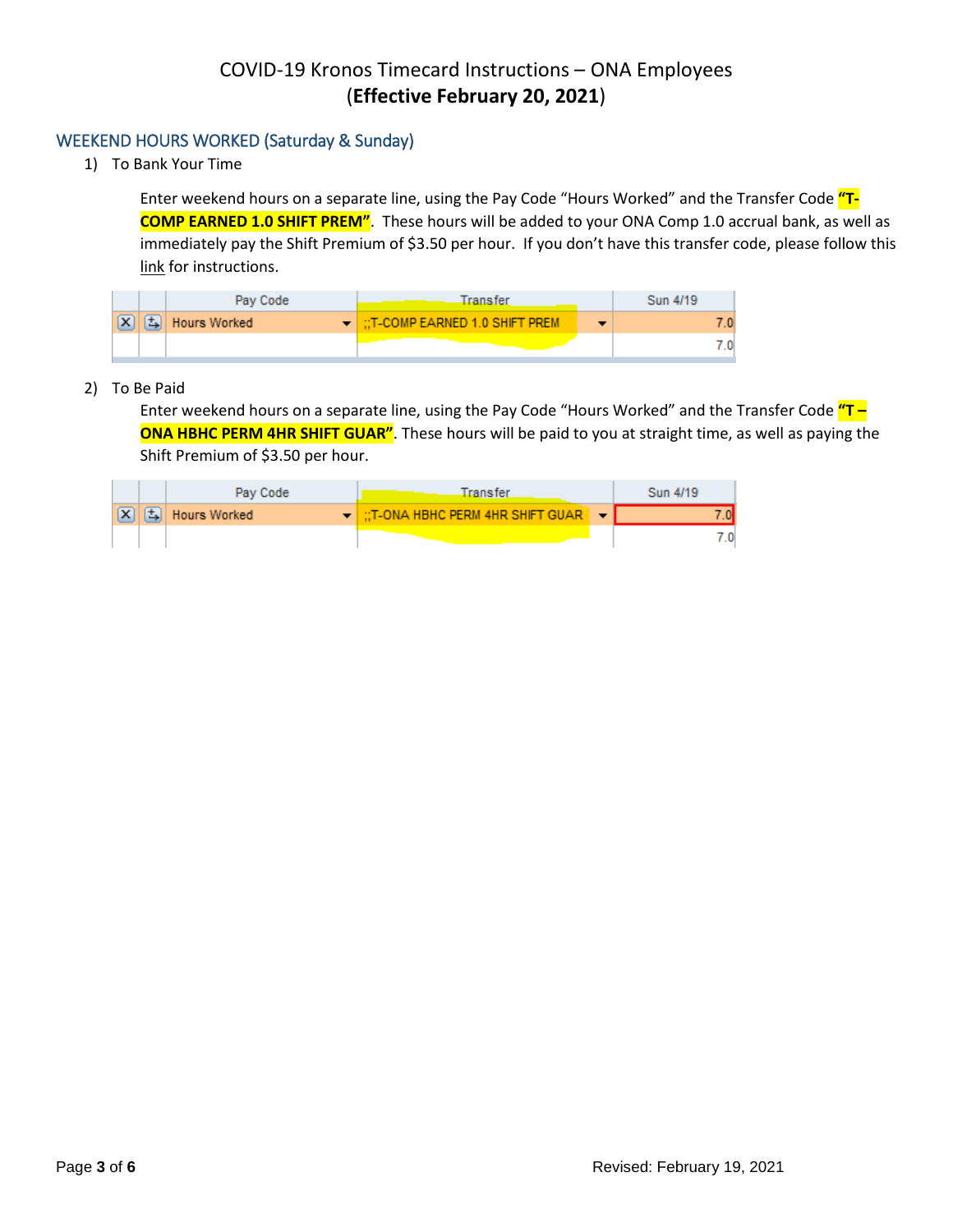### **Temporary & Casual Employees**

If any of the hours you work Monday to Friday are attributed to COVID-19, please use the pay code "**Hours** 

**Worked-COVID**". Your direct supervisor can instruct you whether or not you are to use this coding.

For all other hours worked that are NOT attributed to COVID-19, please continue to use the **"Hours** 

**Worked"** pay code.

|                         | <b>Pay Code</b>                | <b>Transfer</b> | Sun 2/07 | <b>Mon 2/08</b> | Tue 2/09 |
|-------------------------|--------------------------------|-----------------|----------|-----------------|----------|
| $\overline{\mathbf{x}}$ | Hours Worked                   |                 |          | 7.0             |          |
| $\times$                | HOURS WORKED-COVID             |                 |          |                 | 7.0      |
|                         | <enter code="" pay=""></enter> |                 |          |                 |          |
|                         | Daily Total                    |                 |          | 7.0             | 7.0      |
|                         |                                |                 |          |                 |          |

 $\ddot{+}$  Enter WEEKEND hours using the pay code "Hours Worked". All hours will be paid to you at straight time,

PLUS the shift premium.

|                | <b>Pay Code</b>                | <b>Transfer</b> | <b>Sun 2/07</b> |     |
|----------------|--------------------------------|-----------------|-----------------|-----|
| $\pmb{\times}$ | Hours Worked                   |                 | 7.0             |     |
| $\times$       | <enter code="" pay=""></enter> |                 |                 |     |
| $\times$       | Daily Total                    |                 |                 | 7.0 |
|                |                                |                 |                 |     |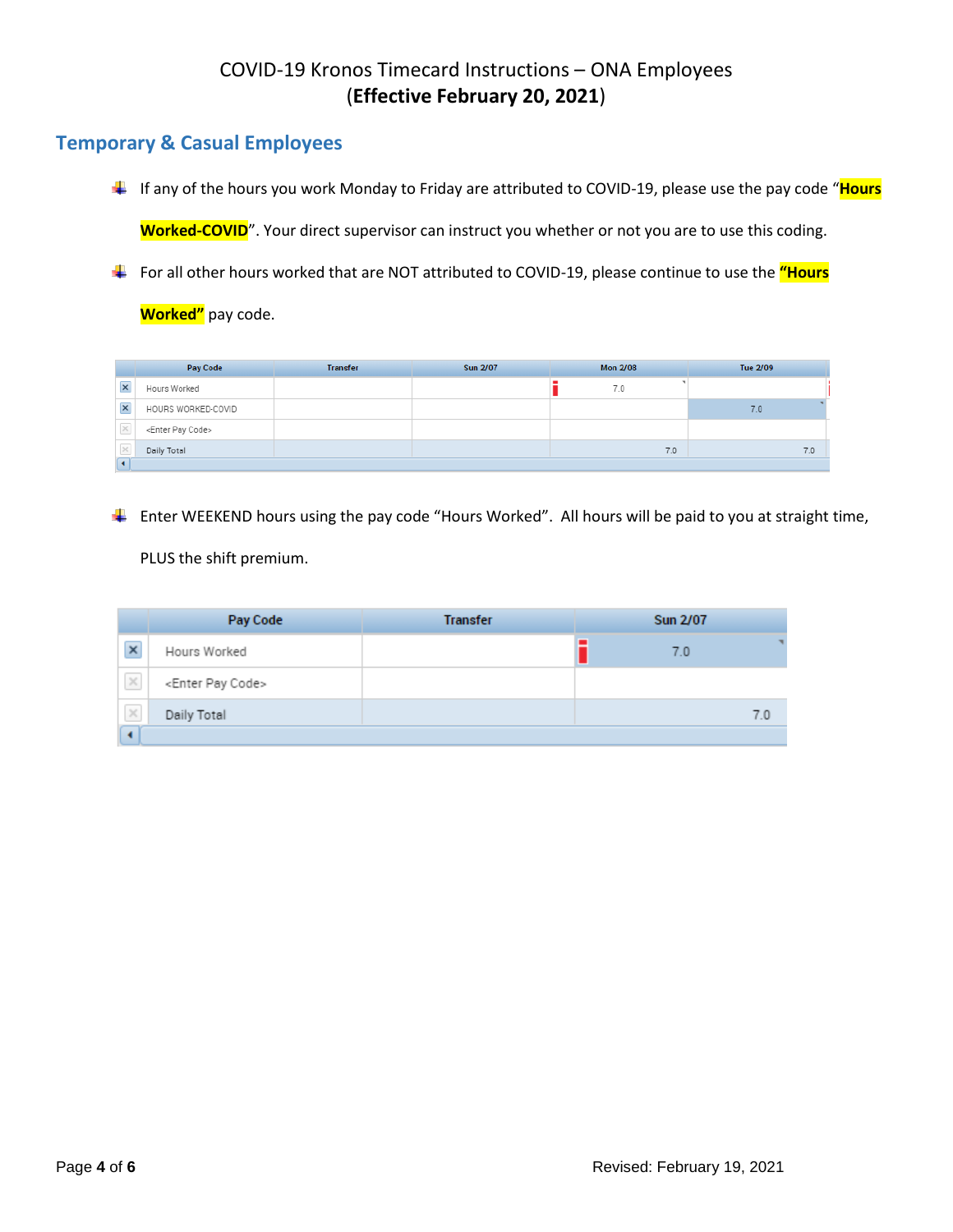### Instructions for Entering Hours When Working on a Statutory Holiday

### Full-Time & Part-Time Employees

### 1. How do I enter my hours worked if I work on a Statutory Holiday?

Enter ALL hours worked on the Stat Holiday(s) using the pay code "Hours Worked", and the Transfer Code **"T – ONA HBHC PERM 4HR SHIFT GUAR"**.

|                 | Pay Code            | <b>Transfer</b>                                 | Sun 4/05 | Mon 4/06 | <b>Tue 4/07</b> | Wed 4/08 | Thu 4/09 | Fri 4/10 |
|-----------------|---------------------|-------------------------------------------------|----------|----------|-----------------|----------|----------|----------|
| ш               | <b>Hours Worked</b> |                                                 |          |          | w               |          |          |          |
| أنفر ويعمد      | <b>Hours Worked</b> | $\sim$   :T-ONA HBHC PERM 4HR SHIFT GUAR $\sim$ |          |          |                 |          |          | 7.0      |
| $\vert x \vert$ | $5$ GOOD FRIDAY     |                                                 |          |          |                 |          |          | 7.0      |
|                 |                     |                                                 |          |          |                 |          |          | 14.0     |

### 2. How much will I be paid for the hours that I worked on a Statutory Holiday?

Hours worked on a Statutory Holiday are paid at time and a half, plus the Stat Holiday pay.

**Note: We recognize that the above Transfer Code may not make sense to each employee based on the wording, but it is the Transfer Code that needs to be used to ensure you are paid correctly.**

# Temporary & Casual Employees

### 1. How do I enter my hours worked if I work on a Statutory Holiday?

Enter ALL hours worked on the Stat Holiday(s) using the pay code "Hours Worked".

|                                                                                                                                                                                                                                                                                                                                                                                                                                                                                        | <b>Pay Code</b>                | <b>Transfer</b> | Sun 2/14 | Mon 2/15 |
|----------------------------------------------------------------------------------------------------------------------------------------------------------------------------------------------------------------------------------------------------------------------------------------------------------------------------------------------------------------------------------------------------------------------------------------------------------------------------------------|--------------------------------|-----------------|----------|----------|
| $\mathbf{x}$                                                                                                                                                                                                                                                                                                                                                                                                                                                                           | Hours Worked                   |                 |          | 7.0      |
| ___<br>$\times$                                                                                                                                                                                                                                                                                                                                                                                                                                                                        | <b>FAMILY DAY</b>              |                 |          | 0.02     |
| $\frac{1}{2} \left( \frac{1}{2} \right) \left( \frac{1}{2} \right) \left( \frac{1}{2} \right) \left( \frac{1}{2} \right) \left( \frac{1}{2} \right) \left( \frac{1}{2} \right) \left( \frac{1}{2} \right) \left( \frac{1}{2} \right) \left( \frac{1}{2} \right) \left( \frac{1}{2} \right) \left( \frac{1}{2} \right) \left( \frac{1}{2} \right) \left( \frac{1}{2} \right) \left( \frac{1}{2} \right) \left( \frac{1}{2} \right) \left( \frac{1}{2} \right) \left( \frac$<br>$\times$ | <enter code="" pay=""></enter> |                 |          |          |
| $\frac{1}{2} \left( \frac{1}{2} \right) \left( \frac{1}{2} \right) \left( \frac{1}{2} \right) \left( \frac{1}{2} \right) \left( \frac{1}{2} \right) \left( \frac{1}{2} \right) \left( \frac{1}{2} \right) \left( \frac{1}{2} \right) \left( \frac{1}{2} \right) \left( \frac{1}{2} \right) \left( \frac{1}{2} \right) \left( \frac{1}{2} \right) \left( \frac{1}{2} \right) \left( \frac{1}{2} \right) \left( \frac{1}{2} \right) \left( \frac{1}{2} \right) \left( \frac$             | Daily Total                    |                 |          | 7.02     |
| $\blacktriangleleft$                                                                                                                                                                                                                                                                                                                                                                                                                                                                   |                                |                 |          |          |

2. How much will I be paid for the hours that I worked on a Statutory Holiday?

Hours worked on a Statutory Holiday are paid at time and a half, plus the Stat Holiday pay.